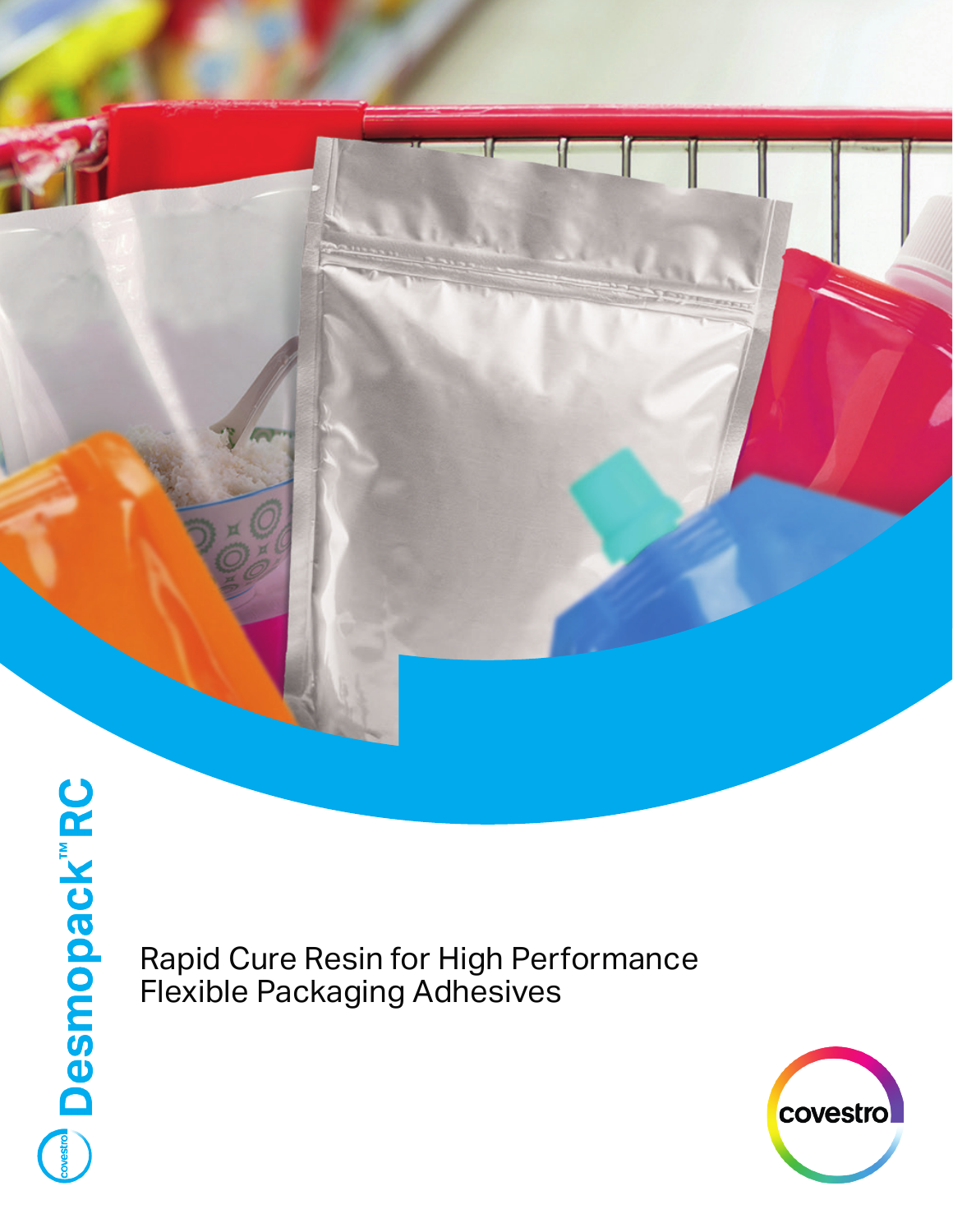# $\theta$  Desmopack  $\mathbb R$ RC

# Food safe\* packaging, with rapid cure at room temperature

#### **Desmopack™ RC technology offers the rapid cure and performance of an aromatic resin, with the food safety\* of an aliphatic resin.**

Desmopack™ RC technology is a new linear amine terminated prepolymer that, when combined with an aliphatic polyisocyanate, gives excellent adhesion to a wide variety of packaging substrates. Desmopack™ RC resin decreases cure time by 80% at ambient temperature — saving time, lowering energy and inventory costs.

The high-performance flexible packaging market depends on aliphatic polyurethane adhesives for bond strength and food safe packaging profiles, yet the trade-off has been long cure times.

We answered with the food safe packaging qualities of an aliphatic combined with the cure speed of an aromatic: Desmopack™ RC technology, the ideal resin for formulating laminating adhesives for food packaging — without the need of catalysts.

#### **Value Benefits of Desmopack™ RC resin:**

- Shorter lead times result in increased revenue and margin
- 2-3 day ambient cure with no elevated temps means faster shipping
- Reduced film and finished good inventory
- Improved roll quality and earlier defect detection

#### **Increase your Profit Margin**

What would shipping 8 days sooner mean to you?





#### **What would a 10% increase in margin do for you?**



\* "Food safe" and "Food safety" mean compliant for use in food packaging applications when there is a functional barrier between food and the aliphatic-based resin. This aliphatic-based resin complies with US Food and Drug administration regulations 175.105, 177.1390 and 177.1395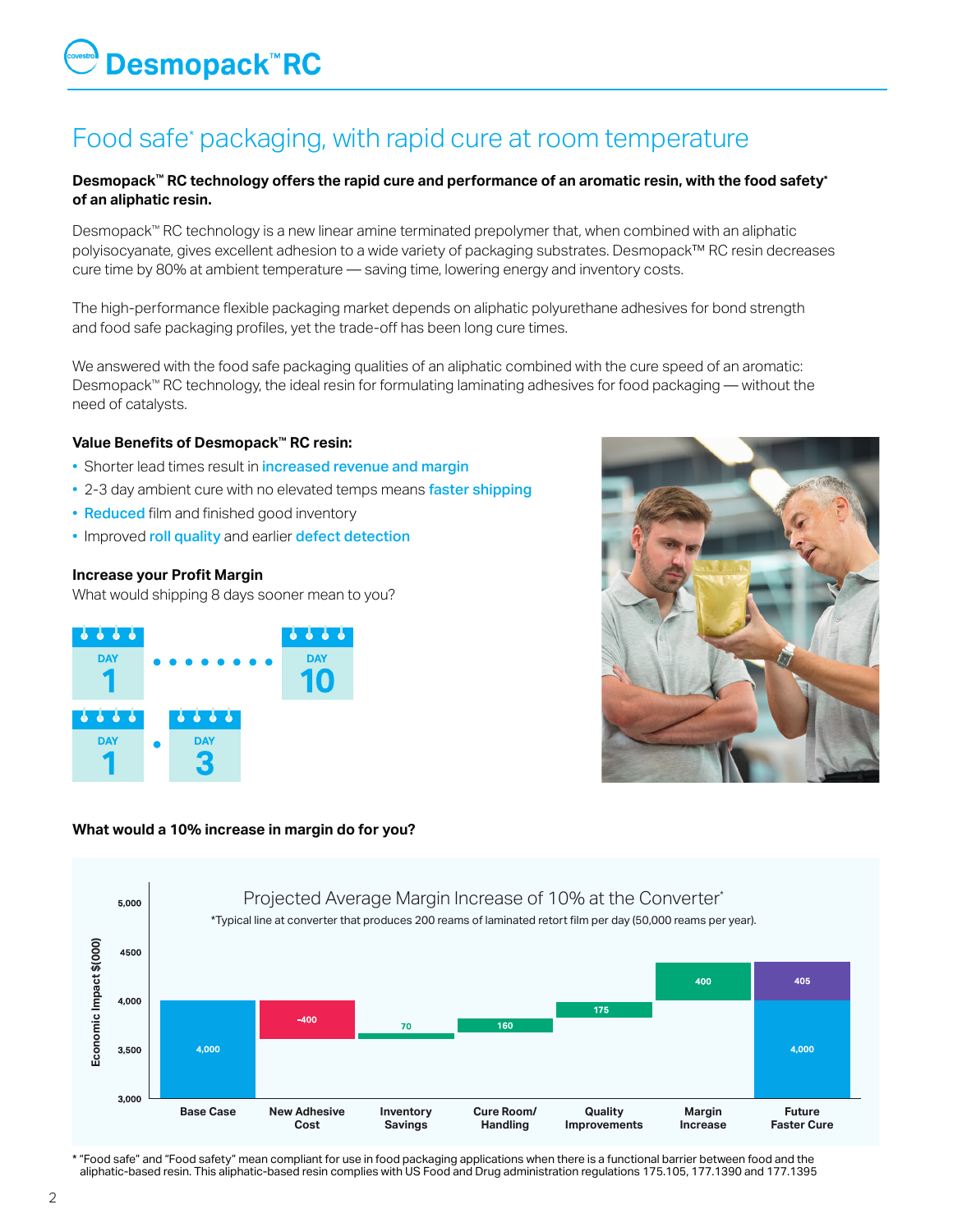### High performance food safe packaging – only faster!

Covestro customers depend on us for high-quality raw materials for retort packaging adhesives. Desmopack™ RC technology benefits for flexible packaging include:



**FOOD SAFE PACKAGING** No primary aromatic amine migration into food



#### **COMPLIANCE**

Complies with U. S. Food and Drug Administration regulations 175.105, 177.1390 and 177.1395



**CHEMICAL RESISTANCE** Adhesives resist degradation caused by food or other package contents



#### **HEAT RESISTANCE**

High performance adhesives that withstand sterilization, hot fill, boil in bag, and retort processes



**WORKABLE MATERIALS** Bond strength develops rapidly; tailorable pot life for a working time of 8 hours or longer



#### **TECHNICAL CONSULTING**

Our team of experts is available to help customize this technology to your application



#### **GLOBAL SUPPLY CHAIN** Our robust network of production

facilities around the world ensures steady supply



#### **SUPPORT FOR SUSTAINABILITY TARGETS**

Shortened processing and cure time helps the entire value chain work toward UN Sustainability Goals 9 (Industry, Innovation and Infrastructure) and 12 (Responsible Consumption and Production)

#### **The many benefits of Desmopack™ RC resin for flexible and food safe packaging are:**

| <b>Performance</b><br><b>Characteristic</b>                       | <b>Polyol/Aliphatic</b><br><b>Isocyanate</b> | <b>Polyol/Aromatic</b><br><b>Isocyanate</b> | <b>Amine Terminated</b><br>Prepolymer/<br><b>Aliphatic Isocyanate</b> |
|-------------------------------------------------------------------|----------------------------------------------|---------------------------------------------|-----------------------------------------------------------------------|
| No potential for primary<br>aromatic amine formation              |                                              | $\bm{\times}$                               |                                                                       |
| Rapid bond strength<br>development at<br>room temperature         | $\boldsymbol{\times}$                        |                                             |                                                                       |
| Good adhesion<br>to a variety of films                            |                                              |                                             |                                                                       |
| Tailorable pot life for a<br>working time of 8 hours<br>or longer |                                              |                                             |                                                                       |